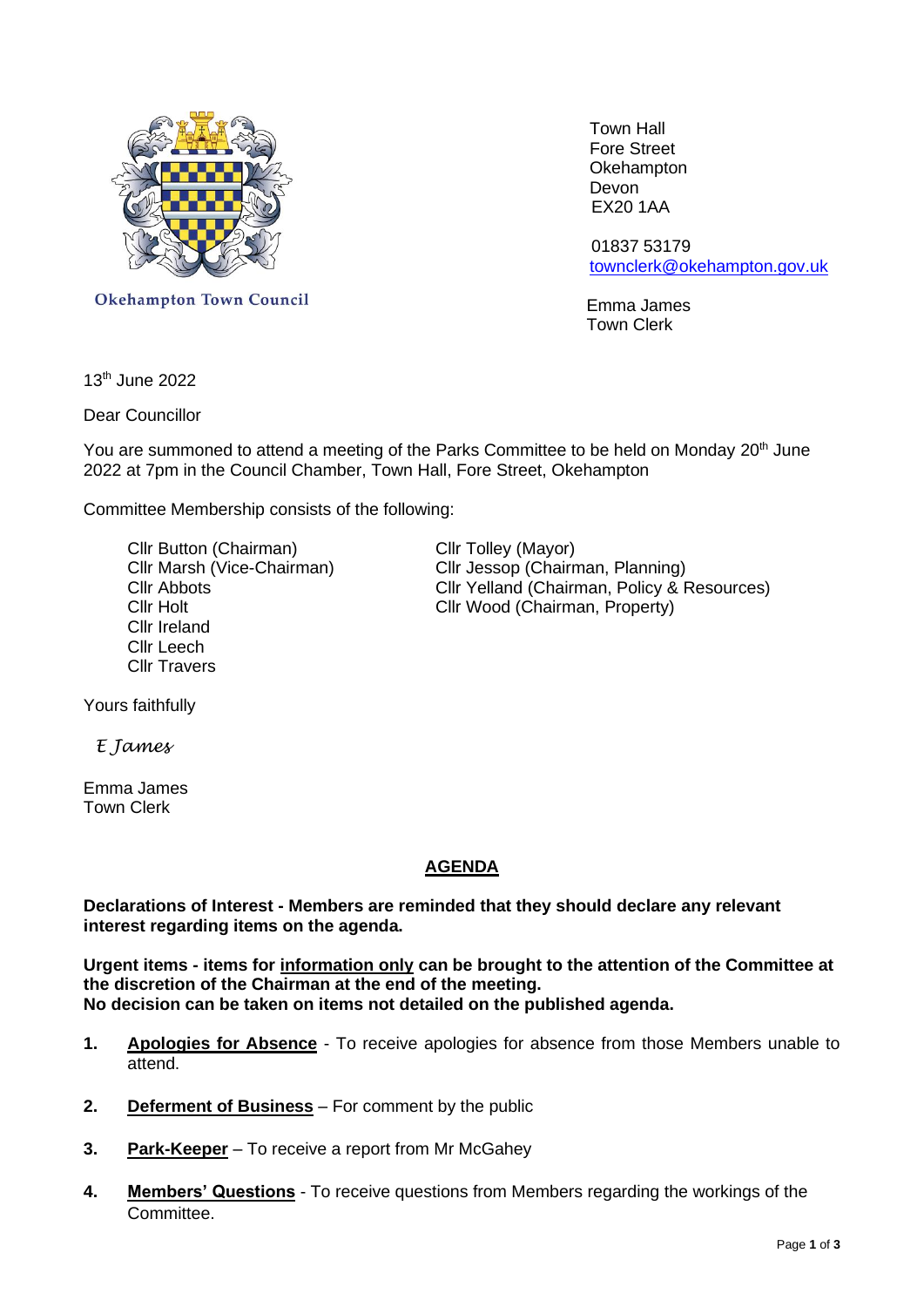- **5. Minutes** To confirm, approve and sign the minutes of the Parks Committee meeting held on 4 th April 2022
- **6. Parks Bookings** To note the following events that have either taken place or are scheduled to take place in Simmons Park subject to receipt of the necessary paperwork:

| $6th$ -13 <sup>th</sup> June | Anderton and Rowland Fair                               |
|------------------------------|---------------------------------------------------------|
| 14 <sup>th</sup> June        | OCRA - Dartmoor Cup Cricket finals                      |
| $26th$ June                  | Dog Show                                                |
| $23rd$ July                  | City Jaz performance in the bandstand (to be confirmed) |

## **7. Dog and General Waste Bins**–

- **7.1** To note that Okehampton Hamlets Parish Council are investigating the possibility of the provision of an additional dog waste bin in the Chichacott Road vicinity.
- **7.2** To consider a request for a dog waste bin in Clapps Wood
- **7.3** To receive a progress report from the Clerk regarding the bin audit

#### **8. Correspondence from Residents**

- **8.1** To consider correspondence requesting a bench in Station Road and in relation to public toilets
- **8.2** To consider correspondence requesting fencing around the whole of the play area in Simmons Park
- **9. Simmons Park Information Boards** To note that the outcome of a grant application is awaited and to consider the revised artwork
- **10. Bus Shelters** To consider further information received in relation to a bus shelter advertising request
- **11. Parklands Leisure Centre** To receive and consider a report from Cllr Marsh and the Clerk following a meeting in May and to note that the lease is expected to be received by the end of the month for consideration by Simmons Park Trustees
- **12. Tennis Club Agreement** To receive and consider a report from Cllr Marsh and the Clerk
- **13. Drinking Water Fountain** To receive and consider a report from Cllr Marsh regarding the provision of a drinking water fountain in Simmons Park
- **14. Parks Office Electric** To receive a report from the Clerk outlining the reasons for the high electric usage and consider options for reduction
- **15. Volunteer Group** To resolve in principle the setting up a Simmons Park volunteer group for tasks directed by the Park-Keeper to include weeding and litter picking, should it prove to be feasible
- **16. Fields in Trust Annual 'Have a Field Day'** To resolve to approve the council's presence from 2023 at the annual event which is currently hosted on the Council's behalf by OCRA on the first Saturday in July in a capacity to be agreed

## **17. Cemetery** –

- **17.1** To receive a summary of burials since 1<sup>st</sup> April 2022
- **17.2** To note that annual routine inspection of the memorial stones is due to be undertaken in **August**
- **17.3** To consider a request for permission to route an electricity cable along the Public Bridleway end of the cemetery